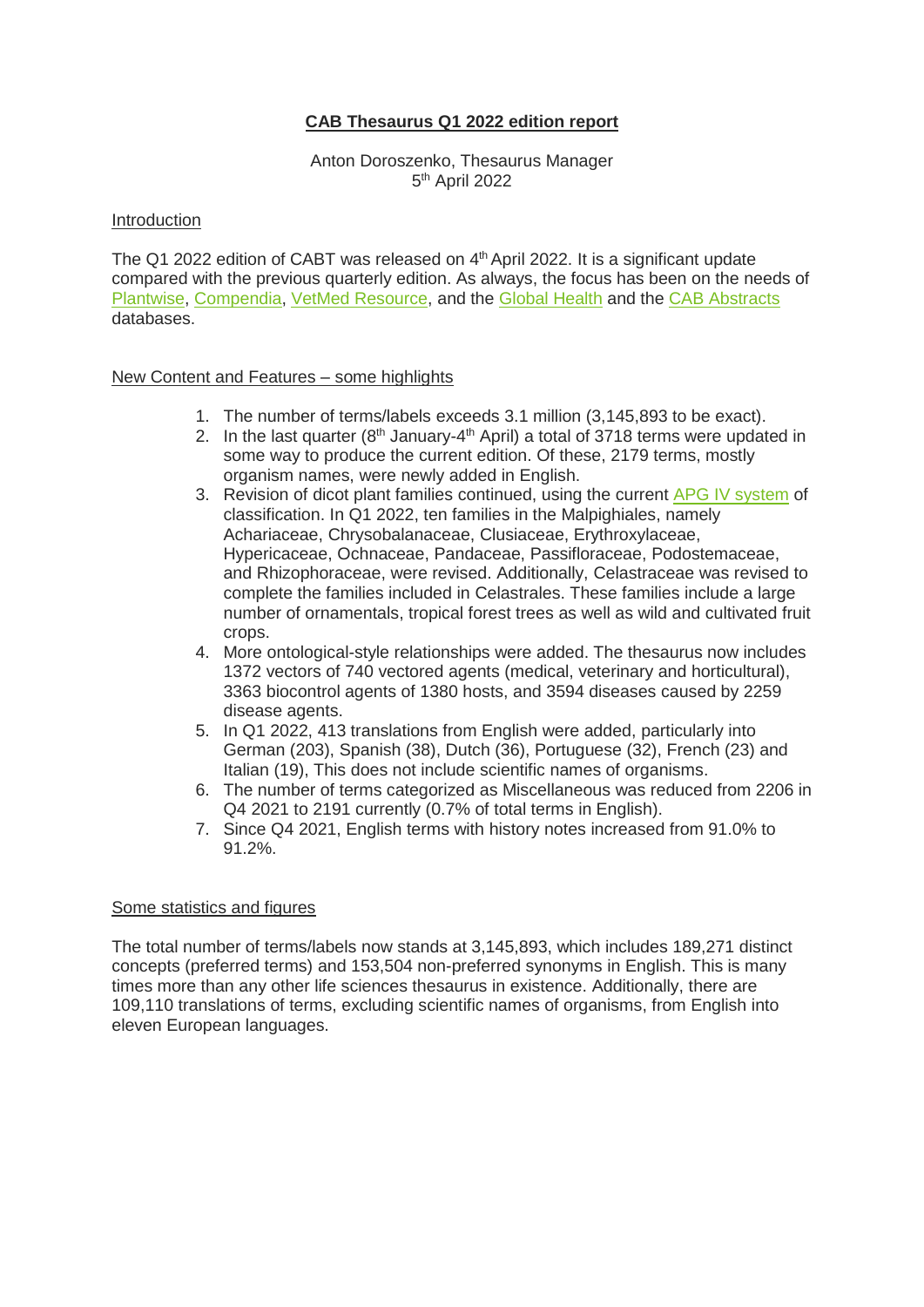



# *All terms by language*

| Language         | Number in Q4 2021 | Number in Q1 2022 | % of UK English |
|------------------|-------------------|-------------------|-----------------|
| Danish           | 270020            | 272080            | 84.1%           |
| Dutch            | 292213            | 294288            | 90.9%           |
| English - UK     | 321541            | 323595            | 100%            |
| English $-$ USA* | 786               | 786               | 0.2%            |
| Finnish          | 271824            | 273879            | 84.6%           |
| French           | 275008            | 277079            | 85.6%           |
| German           | 288018            | 290268            | 89.7%           |
| Italian          | 270479            | 272546            | 84.2%           |
| Norwegian        | 269836            | 271896            | 84.0%           |
| Portuguese       | 293166            | 295246            | 91.2%           |
| Russian +        | 2423              | 2438              | 0.8%            |
| Spanish          | 296919            | 299005            | 92.4%           |
| Swedish          | 270723            | 272787            | 84.3%           |

\*Only where there is a different spelling from UK English †New in 2020 and excludes scientific names of organisms

| Change in terms by technical category in English |  |  |  |
|--------------------------------------------------|--|--|--|
|--------------------------------------------------|--|--|--|

| Category              | <b>Number in</b><br>Q4 2021 | <b>Number</b> in<br>Q1 2022 | <b>Change in terms</b> |
|-----------------------|-----------------------------|-----------------------------|------------------------|
| Scientific names      | 267275                      | 269323                      | 2048                   |
| Common names          | 16523                       | 16523                       |                        |
| Homographs            | 760                         | 765                         |                        |
| Abbreviations         | 1223                        | 1224                        |                        |
| Orthographic variants | 1998                        | 2041                        | 43                     |
| Registered names      | 78                          | 78                          |                        |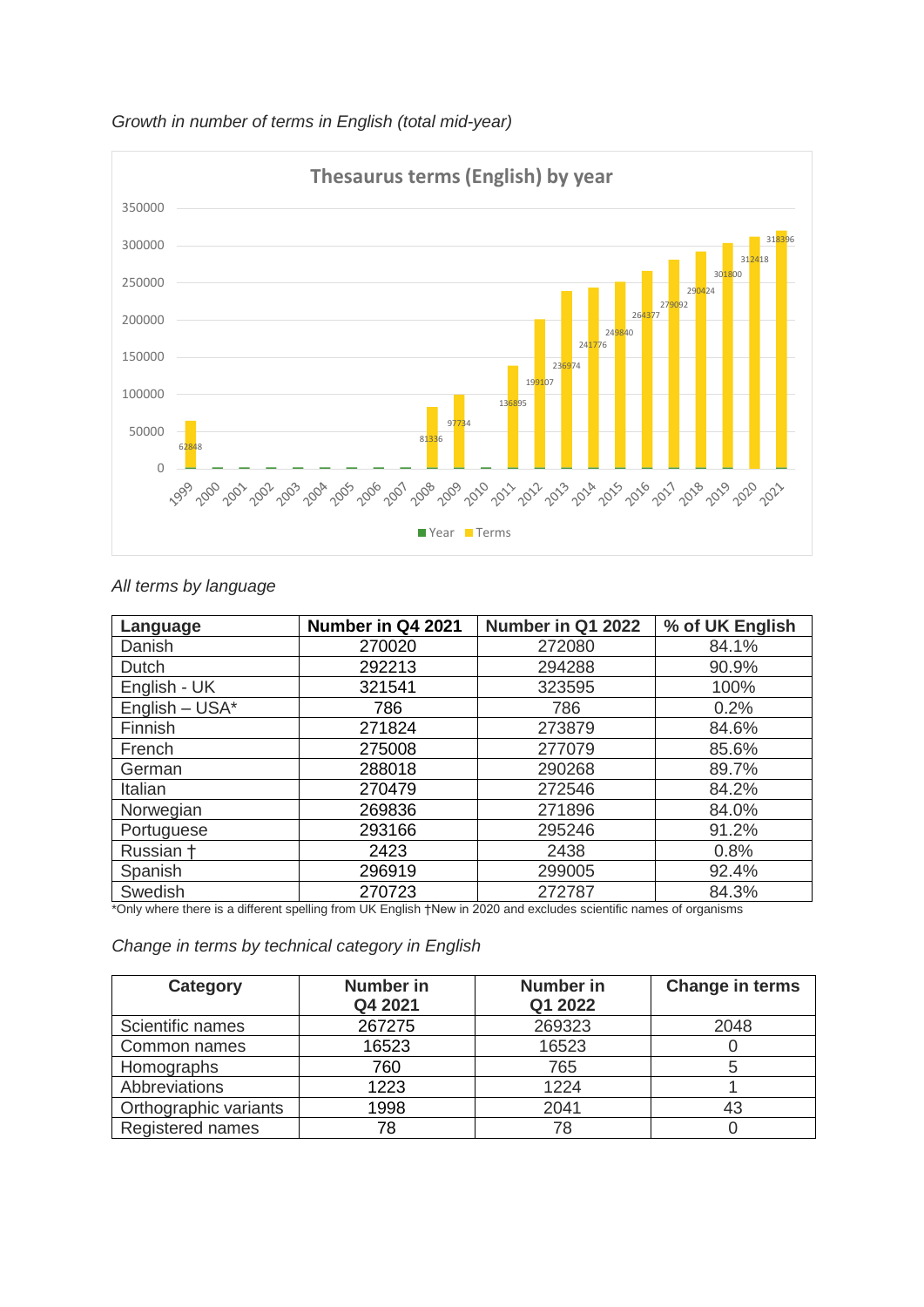| <b>Category</b>                                   | <b>Number in</b><br>Q4 2021 | Number in<br>Q1 2022 | Change in<br>terms |
|---------------------------------------------------|-----------------------------|----------------------|--------------------|
| <b>Animal Breeds</b>                              | 1454                        | 1454                 | 0                  |
| Anatomical and Morphological                      | 993                         | 993                  | $\overline{0}$     |
| <b>Structures</b>                                 |                             |                      |                    |
| <b>Activities</b>                                 | 226                         | 226                  | 0                  |
| <b>Biogeographic Regions</b>                      | 19                          | 19                   | $\overline{0}$     |
| <b>Chemicals and Chemical Groups</b>              | 8016                        | 8015                 | $-1$               |
| <b>Climate Related</b>                            | 86                          | 86                   | $\overline{0}$     |
| <b>Commodities and Products</b>                   | 3343                        | 3343                 | $\overline{0}$     |
| Disciplines, Occupations and<br><b>Industries</b> | 945                         | 945                  | $\overline{0}$     |
| Diseases, Disorders, and Symptoms                 | 7182                        | 7184                 | $\overline{2}$     |
| <b>Geographic Entities</b>                        | 1554                        | 1554                 | $\overline{0}$     |
| <b>Habitats</b>                                   | 80                          | 80                   | 0                  |
| Infrastructure                                    | 294                         | 295                  | 1                  |
| Institutions and Organisations                    | 307                         | 308                  | 1                  |
| Miscellaneous                                     | 2206                        | 2191                 | $-15$              |
| <b>Natural Processes</b>                          | 1144                        | 1144                 | 0                  |
| Organism Groups                                   | 1884                        | 1885                 | 1                  |
| Organism Names                                    | 285507                      | 287555               | 2048               |
| Publications                                      | 170                         | 171                  | 1                  |
| People Groups                                     | 500                         | 500                  | 0                  |
| Properties                                        | 2114                        | 2118                 | 4                  |
| Soil Types                                        | 371                         | 371                  | $\overline{0}$     |
| Topographic Features                              | 370                         | 370                  | $\overline{0}$     |
| Techniques, Methodologies and                     | 4411                        | 4422                 | 11                 |
| Equipment                                         |                             |                      |                    |
| <b>Time Periods</b>                               | 91                          | 91                   | 0                  |
| <b>Vegetation Types</b>                           | 85                          | 85                   | 0                  |

*Change in terms by subject category in English*

## *Taxonomic Ranks*

29 ranks are included for scientific names of organisms. 'Unranked' is used for informal taxonomic names, such as clades. The table below lists some of the main ones.

| Rank           | <b>Number of taxonomic</b><br>names in Q4 2021 | <b>Number of taxonomic</b><br>names in Q1 2022 |
|----------------|------------------------------------------------|------------------------------------------------|
| Phylum         | 119                                            | 119                                            |
| <b>Class</b>   | 204                                            | 204                                            |
| Order          | 809                                            | 809                                            |
| Family         | 4330                                           | 4333                                           |
| Genus          | 31906                                          | 32124                                          |
| <b>Species</b> | 219286                                         | 221089                                         |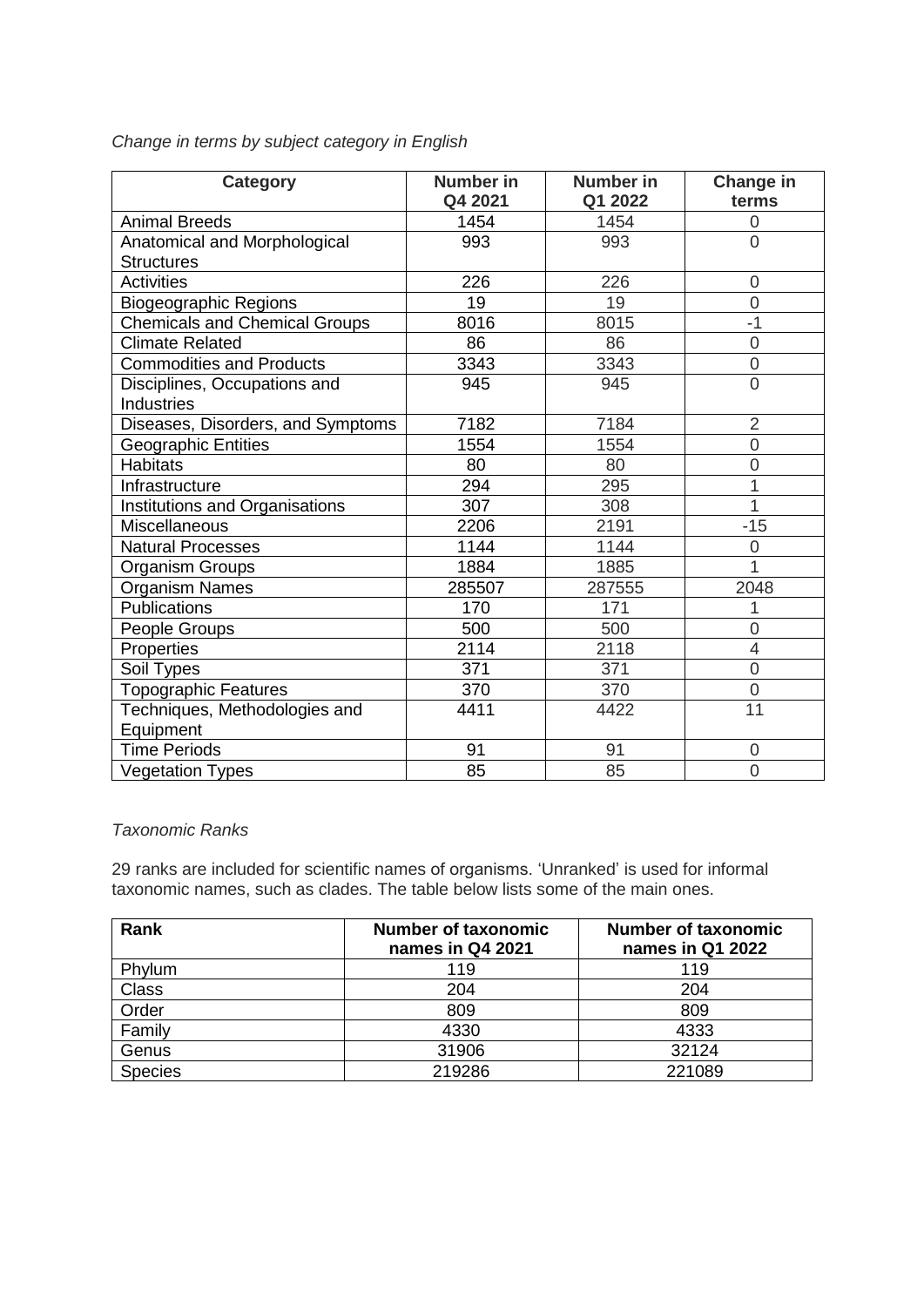## Thesaurus Subject Coverage – a brief outline

The main areas covered by the CAB Thesaurus are agriculture and human health. Other subject areas covered include food science, leisure, recreation and tourism.

In agriculture, the coverage includes crop production, forestry, horticulture, animal production, animal health, and aquaculture, and as well as their economic, social and environmental aspects. There is comprehensive coverage of the biology, ecology and biotechnology of plants, animals and micro-organisms of economic importance, including invasive species, pathogens, pests and parasites.

In human health and medicine, the emphasis is on human nutrition, community and public health, tropical diseases, communicable diseases, and medical mycology, entomology and parasitology.

### Thesaurus classification scheme

### 1. GENERAL

common terms - general processes, properties and characteristics named regions and countries research and methodology mathematics, statistics and computer science communication and information

2. PHYSICAL SCIENCES physics chemistry

## 3. EARTH SCIENCES

geology geomorphology soil science hydrology meteorology and climatology

#### 4. LIFE SCIENCES

biology

microbiology botany zoology cytology embryology molecular biology biochemistry physiology **genetics** biological structure and form taxonomy ecology behaviour and psychology

organisms